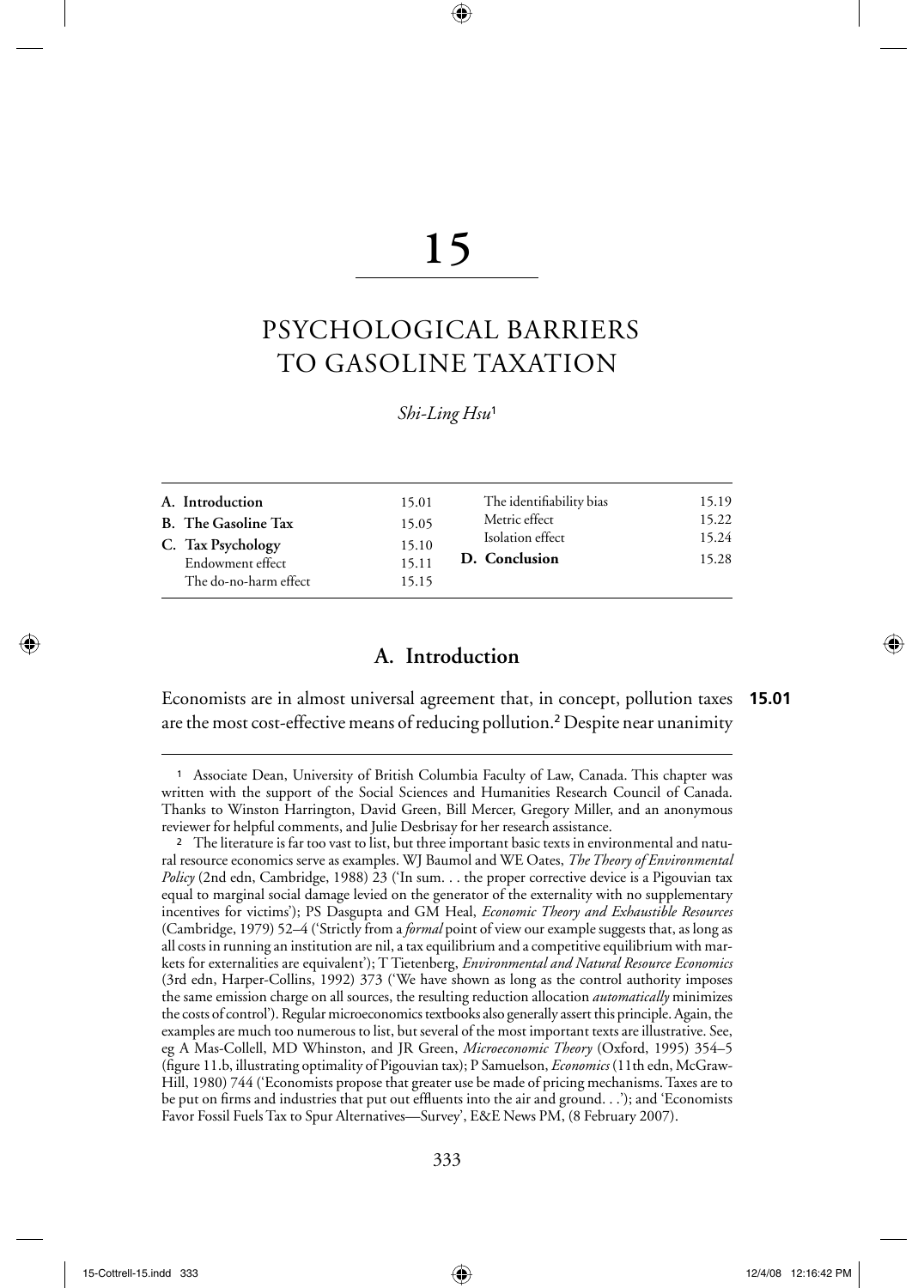⊕

among economists, however, pollution taxes remain widely unpopular among almost everyone else. While they are most unpopular in the United States and Canada,3 various other countries have also experienced varying degrees of political resistance towards pollution taxes.4 Some resistance is cultural, deriving from suspicion that government would waste the tax proceeds, or at least spend them in a way inconsistent with the stated purposes.<sup>5</sup> However, most resistance is based on the notion that those polluters paying taxes would face extreme economic hardships, raising fairness issues.<sup>6</sup> Despite the fact that many redistributive

Despite the introduction of a number of economic instruments for environmental policy purposes, mainly at the provincial level, limited use has been made of economic instruments for environmental management at any level of government. A number of constraints affect greater uptake of economic instruments. Industry is concerned about day-to-day competitiveness pressures, especially in relation to cost competitiveness with the US. It has difficulty understanding how to implement new instruments such as trading. Within governments, economic agencies have supported economic instruments in principle, but resisted specific proposals for targeted incentives on allocative efficiency grounds. The public is wary of new fees and charges, and of the allocation of the 'right to pollute'. There is general resistance to external pressure to change consumption patterns. Small but influential groups have blocked some proposals.

(Organisation for Economic Co-operation and Development (OECD), *Environmental Performance Review of Canada* (2004)).

<sup>4</sup>While opposition to gasoline taxes is commonly believed to be most virulent in North America, European governments seeking to impose pollution taxes have also encountered political opposition. Gasoline taxes have been more successfully implemented in European countries, but more often for reasons of national security, trade protectionism, and revenue raising, rather than pollution abatement or energy conservation. PS Nivola and RW Crandall, *The Extra Mile, Rethinking Energy Policy for Automotive Transportation* (Brookings, 1994) 59–79.

<sup>5</sup>In Canada, gasoline tax proceeds even play into provincial rivalries and rent-seeking. W Boei and P O'Niel, 'British Columbia's Gasoline Taxes Helping Out Quebec [BC Transportation Minister], Falcon Says', Vancouver Sun (21 March 2007) A3.

Studies from Germany, Denmark, Ireland, France, and the UK have demonstrated that the public does not trust politicians to spend environmental taxes solely on environmental measures; rather, people worry that funds will end up supplementing general government revenues. See C Beuermann and T Santarius, 'Ecological Tax Reform in Germany: handling two hot potatoes at the same time' (2006) 34 *Energy Policy* 917; J Klok, A Larsen, A Dahl, and K Hansen, 'Ecological Tax Reform in Denmark: History and Social Acceptability' (2006) 34 Energy Policy 905; JP Clinch and L Dunne, 'Environmental Tax Reform: an assessment of social responses in Ireland' (2006) 34 Energy Policy 950; J-F Deroubaix and F Lévèque, 'The Rise and Fall of French Ecological Tax Reform: Social Acceptability versus Political Feasibility in the Energy Tax Implementation Process' (2006) 34 *Energy Policy* 940; and S Dresner, T Jackson and N Gilbert, 'History and Social Responses to Environmental Tax Reform in the UK' (2006) 34 *Energy Policy* 930.

<sup>6</sup> Some research suggests that people are extremely reluctant to take or support any action that affirmatively harms people, even if the benefits to others far exceed the harm. J Baron, 'Blind Justice: Fairness to Groups and the Do-no-harm Principle' (1995) 8 J of Behavioral Decision-making 71.

<sup>3</sup> Not only do taxes generally make up a smaller percentage of GDP in North America, but environmental taxes make up a smaller percentage of tax revenue. For example, in the United States, Canada, and Mexico, respectively, gasoline taxes are 10, 11 and 25 cents (US) per litre, respectively, less than any of the 26 other countries surveyed by the International Energy Administration in 2000. Environmental tax revenues in the United States, Canada, and Mexico constitute approximately 0.9%, 1.45%, and 1.5% as a percentage of GDP (source: T Sterner and G Köhlun, *Environmental Taxes in Europe* (2003) 3 *Public Finance & Management* 117, 125 figure1, 129 table 2. In a 2004 report, the OECD noted Canada's reluctance to embrace economic instruments generally: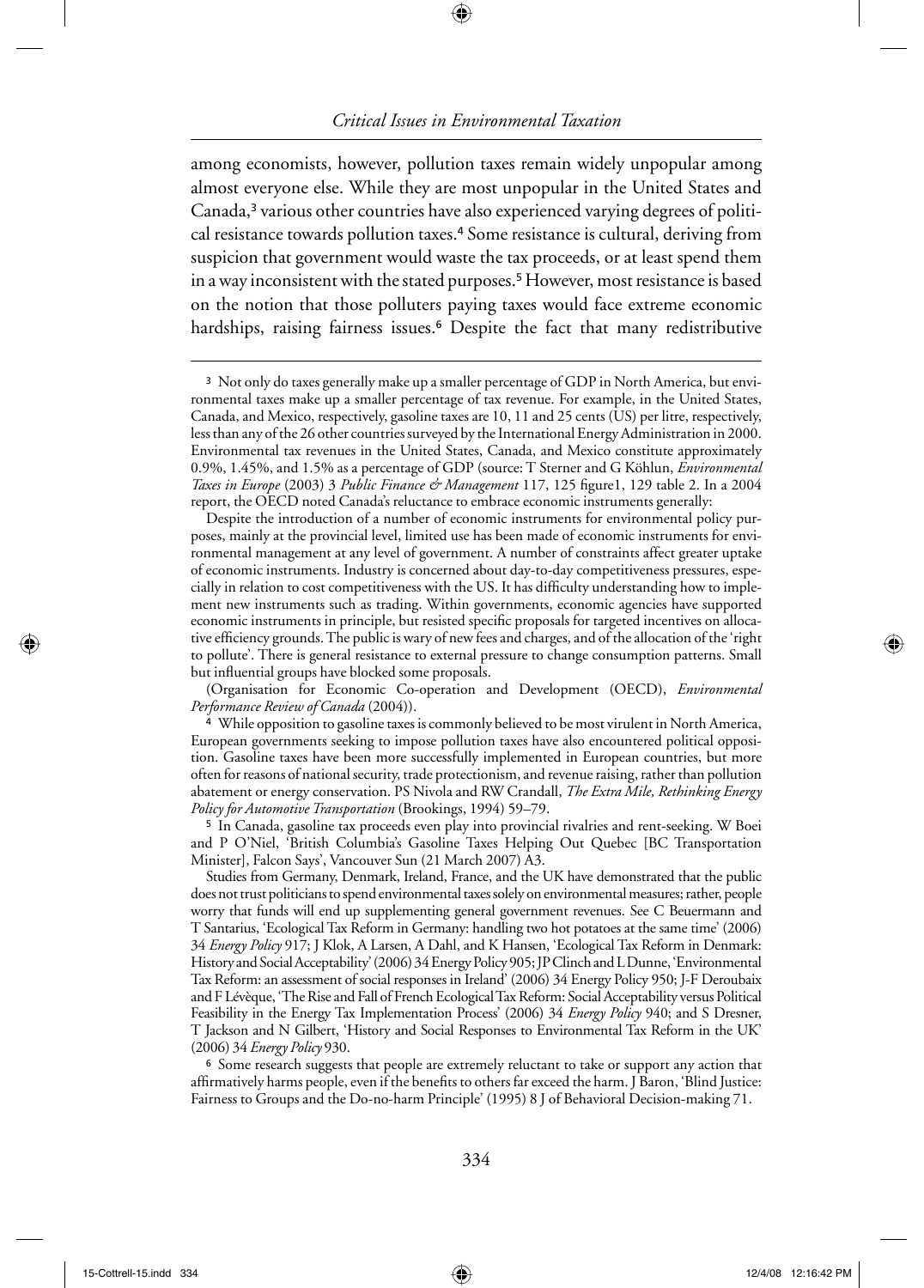⊕

schemes have been put forth that would ameliorate the distributional consequences of a tax,<sup>7</sup> concerns are both persistent and widespread that such taxes would unfairly visit unacceptable hardships upon certain individuals, groups, or industries.

Numerous occasions have arisen in the past several decades for serious consideration of pollution taxes, or some consumption-keyed tax that would be reasonably Pigouvian in nature.<sup>8</sup> Since the oil embargo of the 1970s, American politics has featured much hand-wringing over the dual problems of energy efficiency and energy independence, but apart from some fairly modest steps—such as the formation of the Strategic Petroleum Reserve—it would be delusional to say that the United States has made any progress on either front. Since 1981, fuel efficiency of US motor vehicles has remained roughly the same, and US oil imports have risen threefold.<sup>9</sup> The vehicle fuel efficiency standards adopted in 1981 have had only a modest effect,<sup>10</sup> and in the meantime, Americans have vigorously resisted increases in gasoline taxes, which could have addressed both fuel efficiency and energy independence needs. **15.02**

In 1994, as part of a plan to reduce what was then considered a dangerously high deficit and high energy consumption, US President Bill Clinton proposed a 'Btu tax'11 to be levied on consumer energy bills.12 Initially supported by **15.03**

<sup>8</sup>'Pigouvian' is meant to describe a tax that would be consistent with Pigou's prescription that a tax equal to the marginal social harm from pollution should be imposed to provide just the right amount of disincentive for pollution.

<sup>9</sup> The fuel efficiency of motor vehicles in the United States was approximately 24.5 miles per gallon in 1981, where it remains today (US Department of Transportation, 'Summary of Fuel Economy Performance' (March 2004) 5). The United States imported 5 billion barrels of oil in 2005, up from 1.87 billion in 1982, a jump from 33% of total consumption to 66%. Petroleum import figures derived from US Energy Information Administration, 'Basic Petroleum Statistics, U.S. Net Petroleum Imports' <http://tonto.eia.doe.gov/dnav/pet/hist/mttimus2a.htm>. Petroleum consumption figures derived from US Energy Information Administration, 'Basic Petroleum Statistics, U.S. Petroleum Consumption' <http://tonto.eia.doe.gov/dnav/pet/hist/mttupus2a.htm>.

10 Nivola and Crandall (n 4 above) 27–32.

11 The Btu tax is a tax on the heat content of fossil fuels, proposed to be levied on energy consumption. Nivola and Crandall, 66.

<sup>12</sup> Omnibus Budget Reconciliation Act of 1993, HR 2141, introduced 18 May 1993, s 4446.

↔

Energy-intensive industries fear that they would bear the brunt of any pollution taxes (see Klok *et al* (n 5 above); Deroubaix and Lévèque (n 5 above); and Clinch and Dunne (n 5 above). In addition, there is concern that poorer members of society will be disproportionately affected by pollution taxes (Klok *et al*; Clinch and Dunne; and Dresner *et al* (n 5 above)) or that such a tax burden will be unfairly distributed (Beuermann and Santarius (n 5 above).

<sup>7</sup>Various 'revenue recycling' programmes impose a per-pollutant tax, but return the tax proceeds to the polluters either via lump sum or in some way that does not relate to the amount of pollution. For example, a NOx tax in Sweden imposed upon energy producers is rebated in proportion to energy output. Swedish Environmental Protection Agency, 'The Swedish Charge on Nitrous Oxides' <http://www.internat.naturvardsverket.se/documents/pollutants/nox/nox.htm> (last accessed 19 July 2007).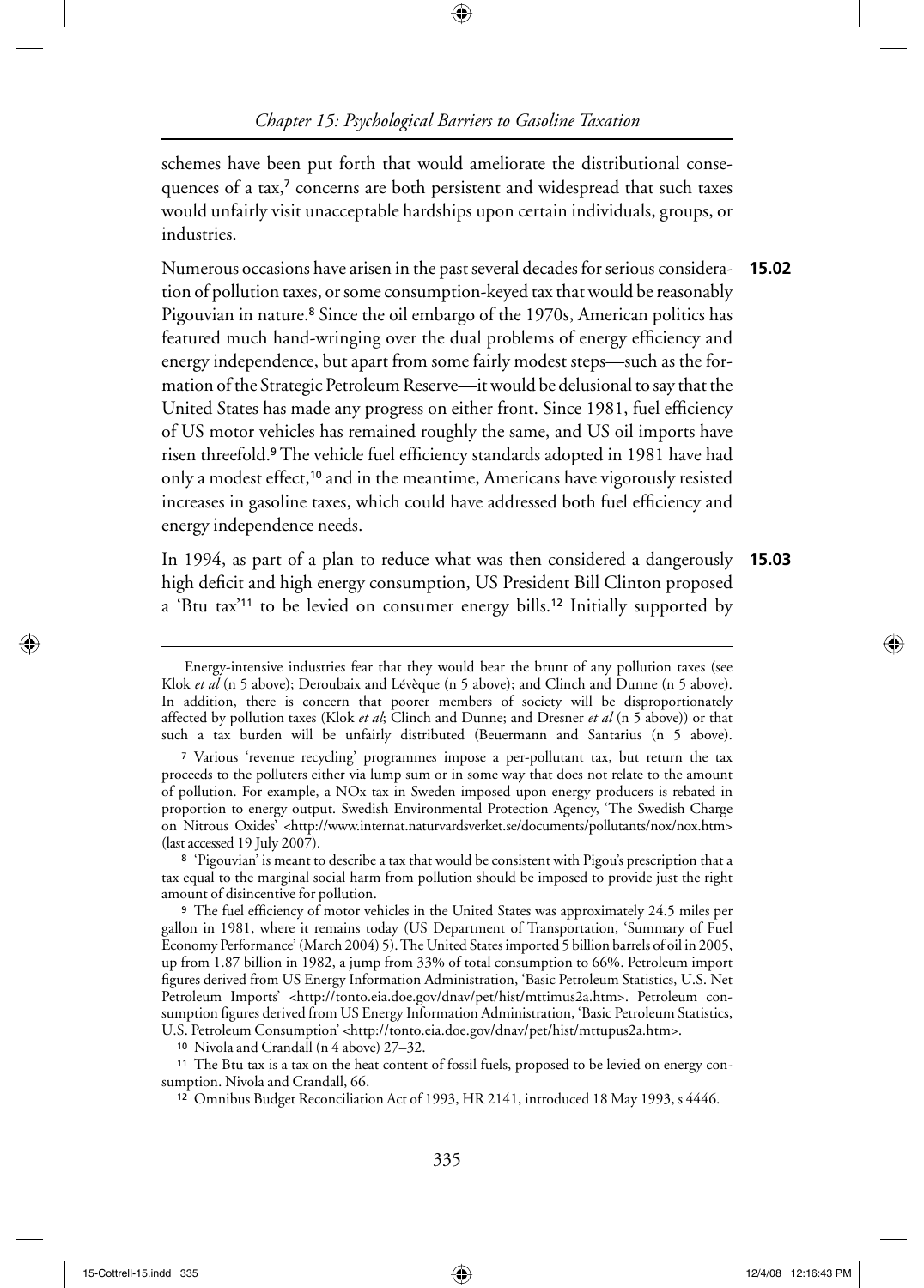⊕

most environmentalists,<sup>13</sup> economists,<sup>14</sup> and a wide spectrum of interests,<sup>15</sup> the Btu tax fell victim to a coalition of energy providers, energy consumers,<sup>16</sup> and even members of the Congressional Black Caucus, concerned about the supposedly regressive nature of the tax.<sup>17</sup> The Btu tax was presented as a revenueraising alternative to a gasoline tax, which was viewed as being unfair toward automobile-dependent rural populations,<sup>18</sup> and to a carbon tax, which was viewed as being unfair to coal-miners and coal-mining interests.19 It is thus slightly ironic and very illuminating that the Btu tax failed because of distributional concerns.

Canada has fared little better than the United States in either reducing energy **15.04** use or introducing pollution taxes.<sup>20</sup> Its status as the largest oil exporter to the

Lower income drivers are more likely to reduce driving when faced with measures that increase the cost of driving and are thus more likely to perceive such measures as unfair. C Jakobsson, S Fujii, and T Gärling, 'Determinants of Private Car Users' Acceptance of Road Pricing' (2000) 7 *Transport Policy* 153. Although economic theory would predict low income groups are expected to be more opposed to road pricing because of their higher marginal utility of money, and their decreased willingness to pay to reduce externalities, empirical evidence contradicts these predictions: low income individuals are more likely to perceive pricing measures as effective and income level had no significant effect on support for such measures. SA Rienstra, P Rietveld, and ET Verhoef, 'The Social Support for Policy Measures in Passenger Transport. A Statistical Analysis for the Netherlands' (1999) 4 *Transportation Research Part D* 181.

<sup>18</sup>White House Budget Director Leon Panetta remarked that the President was attempting to introduce a 'broad-based' energy tax, 'in contrast to a gasoline tax that would tend to hit rural areas harder'. S Fullwood, 'Budget Bill May Bypass Panel, Bentson Says', Los Angeles Times (7 June 1993) 1.

<sup>19</sup>AC Christian, 'Designing a Carbon Tax: the Introduction of a Carbon-Burned Tax' (1992) 10 *UCLA J Environmental L & Policy* 221, 277.

<sup>20</sup>Between 1990 and 2004, per capita primary energy consumption increased 1.2% in the United States (338.5 to 342.7 million Btu per person), whereas per capita energy consumption rose 4.4% in Canada (400.7 to 418.4 Million Btu per person). By 2004, this translated to Canadian per capita primary energy consumption exceeding that of America by 22% (source: US Department Of Energy, Energy Information Administration, <http://www.eia.doe.gov/emeu/international/energyconsumption.html>). Note: available data spans 1980–2004, thus calculations can be done for other periods.

◈

<sup>13</sup>eg DA Lashof, 'The Btu Tax: A Revenue Source That Fights Pollution' (1993) 59 *Tax Notes* 1271; and D Erlandson, 'The Btu Tax Experience: What Happened and Why it Happened' (1994) 12 *Pace Environmental L Rev* 173, 175 (describing the Btu tax as 'brilliantly conceived in every way').

<sup>14</sup>H Lee, 'The Political Economy of Energy Taxes: An Assessment of the Opportunities and Obstacles' (1994) 12 *Pace Environmental L Rev* 77, 77. A Btu tax, however, is not a purely Pigouvian tax, in that it taxes electricity, not the emissions resulting from electricity; energy generated from renewable energy sources would be taxed just as energy generated from coal-fired power plants.

<sup>15</sup>Nivola and Crandall (n 4 above) 104.

<sup>&</sup>lt;sup>16</sup> Ibid 78.

<sup>17</sup>Editorial, 'The Bouncing Tax Burden', Washington Post (14 June 1993) A18; and J Calmes, 'Doing the Deal: The Deficit-Reduction Conference: White House, Democrats Seek to Boost Support for Compromise Economic Plan', The Wall Street Journal (16 July 1993) A10. A more sober look at the regressivity of the Btu tax would have involved some inquiry as to whether it was more regressive than the alternatives to raising revenues.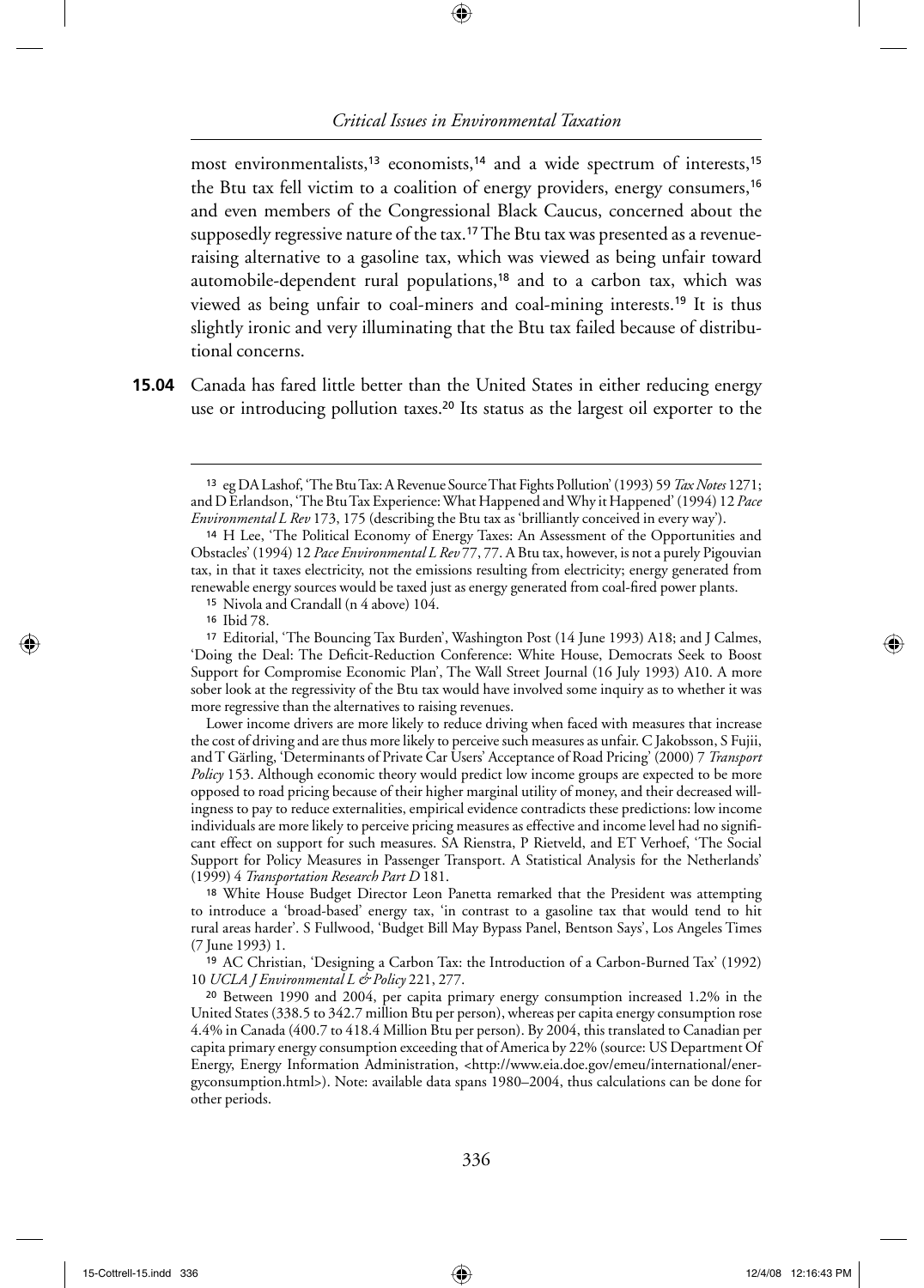⊕

United States<sup>21</sup> seems to have deprived Canada of the urgency to improve energy efficiency. And in a vast, sparsely populated country, the pollution effects of profligate energy use seem somehow less urgent than in the United States, where over almost three-quarters of the population live in air pollution non-attainment areas.22 Recent developments in climate change, including the increasing certainty with which the UN Intergovernmental Panel on Climate Change is projecting increasingly severe climate effects,<sup>23</sup> seems to have at least captured the attention of Canadians,24 but Canadian politicians are still wary of using the word 'tax' in association with any plans to reduce Canadian greenhouse gas emissions.<sup>25</sup>

# **B. The Gasoline Tax**

There is no pollution tax more pathologically hated than gasoline tax, despite even stronger unanimity in favour of their introduction from economists.26 This is unfortunate, since there are few pollution taxes that are easier to implement. First, gasoline taxes are already routinely collected at the pump, so no additional administrative or monitoring costs need to be absorbed. Secondly, a perquantity-of-gasoline tax is roughly proportional to the amount of pollution emitted during motor vehicle operation, something that is not necessarily true for other forms of pollution and methods of combustion. The reason for this **15.05**

↔

Automotive Efficiency Standards: American and Canadian automobile efficiency standards are roughly equivalent. American CAFE standards for passenger cars is 27.5mpg (since 1990), whereas the Canadian Company Average Fuel Consumption (CAFC) standard is 27.7 mpg (since 1985). For 2007, American CAFE and Canadian CAFC standards are 22.2 mpg for light trucks. (Sources: National Highway Traffic Safety Administration, US Department of Transportation, <http://www.nhtsa.dot.gov> (last accessed 19 July 2007); and Transport Canada, Fuel Consumption Program, <http://www.tc.gc.ca/programs/environment/fuelpgm/cafcsub.htm>.)

<sup>21</sup>US Energy Information Administration, Crude Oil and Total Petroleum Imports, Top 15 Countries, <http://www.eia.doe.gov/pub/oil\_gas/petroleum/data\_publications/company\_level\_ imports/current/import.html>.

<sup>22</sup>US Environmental Protection Agency, AirData, <http://www.epa.gov/air/data/reports.html>.

<sup>23</sup>Intergovernmental Panel on Climate Change, Climate Change 2007: The Physical Science Basis, Summary for Policymakers 6 (2007) ('Fourth Assessment'), <http://www.ipcc.ch/ipccreports/ ar4-wg1.htm>.

<sup>&</sup>lt;sup>24</sup> CTV.ca, 'Most Willing to Sacrifice for Environment: poll' (26 January 2007), <http://www. ctv.ca/servlet/ArticleNews/story/CTVNews/20070126/enviro\_poll\_070126/20070126/>.

<sup>25</sup> Once-Liberal Party front-runner Michael Ignatieff proposed a carbon tax to reduce greenhouse gas emissions, before being pilloried by other Liberal hopefuls, including eventual winner Stephane Dion, a former Environment Minister. CBC.ca, 'The Carbon Tax: the Pros and Cons of a Tax on Fossil Fuels' (16 June 2006), <http://www.cbc.ca/news/background/kyoto/carbon-tax.html>.

<sup>26</sup>M Wachs, 'A Dozen Reasons for Raising Gasoline Taxes', UBC-ITS-RR-2003-1 (Institute for Transportation Studies, University of California at Berkeley, 2003) 2 ('A survey of 40 leading US economists in 1998 found that there is little agreement among them as to which of thirteen national tax and regulatory reform programs are desirable public policies, with the exception that all support a proposed 25¢ per gallon fuel tax increase').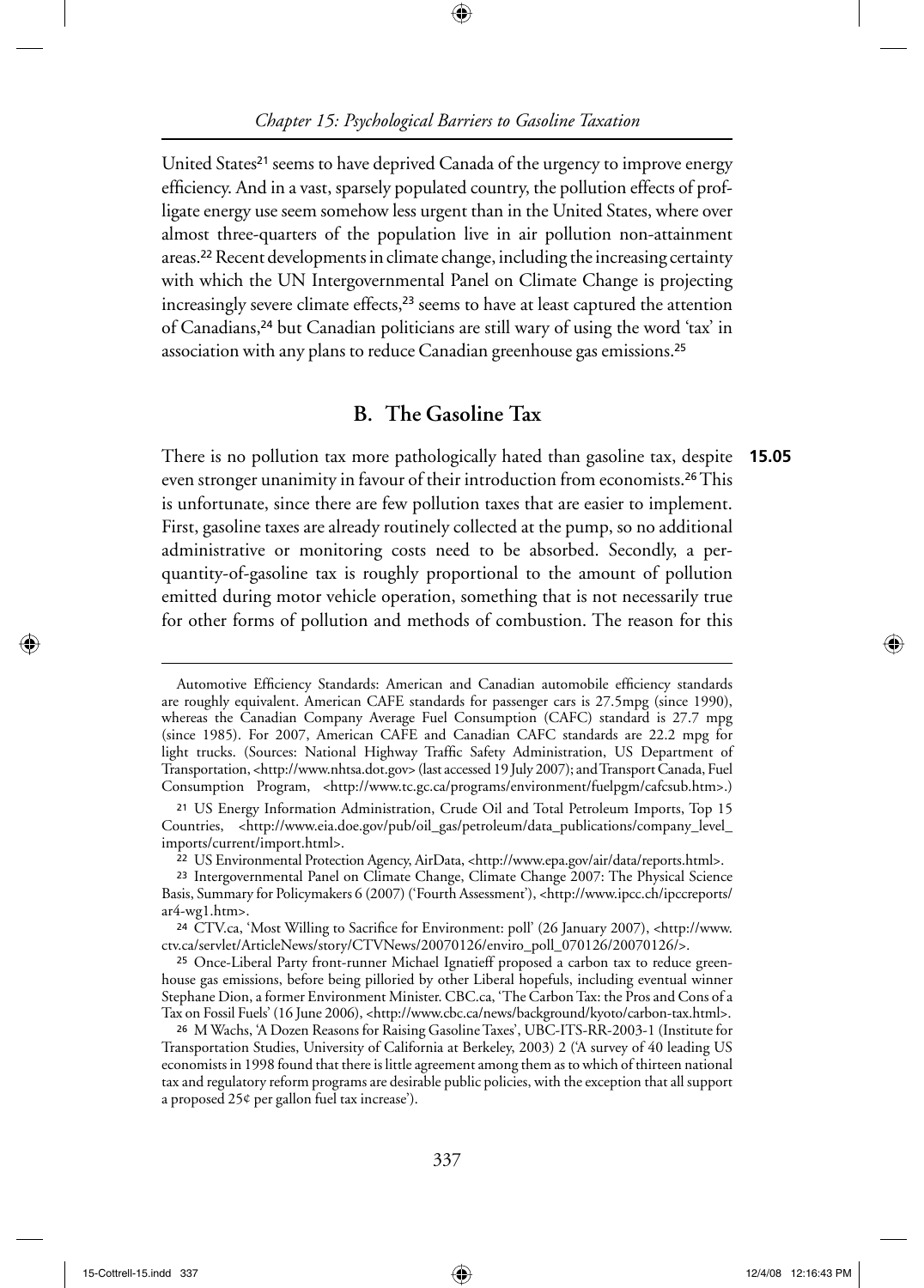⊕

rough proportionality is that motor vehicles may vary in the rate at which they spew pollution, but the greatest determinant of motor vehicle pollution is the inexorable increase in vehicle miles travelled.27 For carbon dioxide, in particular, the correlation between emissions and gasoline quantity is very strong, regardless of the age or type of motor vehicle.<sup>28</sup>

- **15.06** Most economists and policy analysts would probably say that Americans and Canadians drive too much and in motor vehicles that consume too much gasoline, and that a gasoline tax is called for to reduce both of these amounts. Advocates for an increased gasoline tax span the political spectrum, from Gregory Mankiw,<sup>29</sup> George W Bush's former chief economic advisor, to Paul Krugman,<sup>30</sup> the New York Times columnist, who has spent the last six years pillorying the Bush Administration. Even über-libertarian Grover Norquist<sup>31</sup> reputedly supports a gasoline tax if the revenues are returned in the form of reduced income taxes.<sup>32</sup>
- However, for reasons that this chapter sets out, the gasoline tax remains a political **15.07** third-rail for North American politics.33 Even in wake of the Arab Oil Embargo, the frantic American effort to reduce reliance on imported oil did not include a gasoline tax. In arguing against a 1975 gasoline tax proposal, Congressman Bill Alexander, Democrat of Arkansas, railed:

[i]f this tax is enacted, we will be requiring the people of the heartland of America to carry this burden on both shoulders. It is unfair; it is inequitable; it is grossly discriminatory against the people of this country who do not have access to public transportation.<sup>34</sup>

**15.08** In the 2006 leadership race for the Liberal Party of Canada, candidate Michael Ignatieff proposed a carbon tax that would have returned the carbon tax revenues to the provinces that generated them. Despite this effort to preserve provincial sovereignty, and despite receiving praise from economists, Canadian

⊕

<sup>&</sup>lt;sup>27</sup> Nivola and Crandall (n 4 above) 15 (figure 1.7).

<sup>&</sup>lt;sup>28</sup> Carbon Dioxide Information Analysis Centre (CDIAC), 'Frequently asked global climate change questions', <http://cdiac.ornl.gov/pns/faq.html> (no date).

<sup>29</sup>EL Andrews, 'Economic Adviser Learns the Principles of Politics', NY Times (26 February 2004) B3.

<sup>30</sup>P Krugman, 'Gasoline Tax Follies', NY Times (15 March 2000) A27.

<sup>&</sup>lt;sup>31</sup> Grover Norquist is the founder and president of the anti-tax lobbying group Americans for Tax Reform, which lobbies for lower taxes and lower governmental spending. See <http://www.atr.org/ home/about/staff.html>.

<sup>32</sup>RH Frank, 'A Way to Cut Fuel Consumption That Everyone Likes, Except the Politicians', NY Times (16 February 2006) C3.

<sup>33</sup> Canadian politicians, too, have suffered the political consequences of hiking gasoline taxes, even when used to paying for transportation infrastructure. D Meissner, 'B.C. Premier Target of Public Anger Over 3.5-cents-a-litre Fuel Tax Hike', Canadian Press (13 February 2003).

<sup>34</sup>Congressional Record 11 June 1975, at 18435.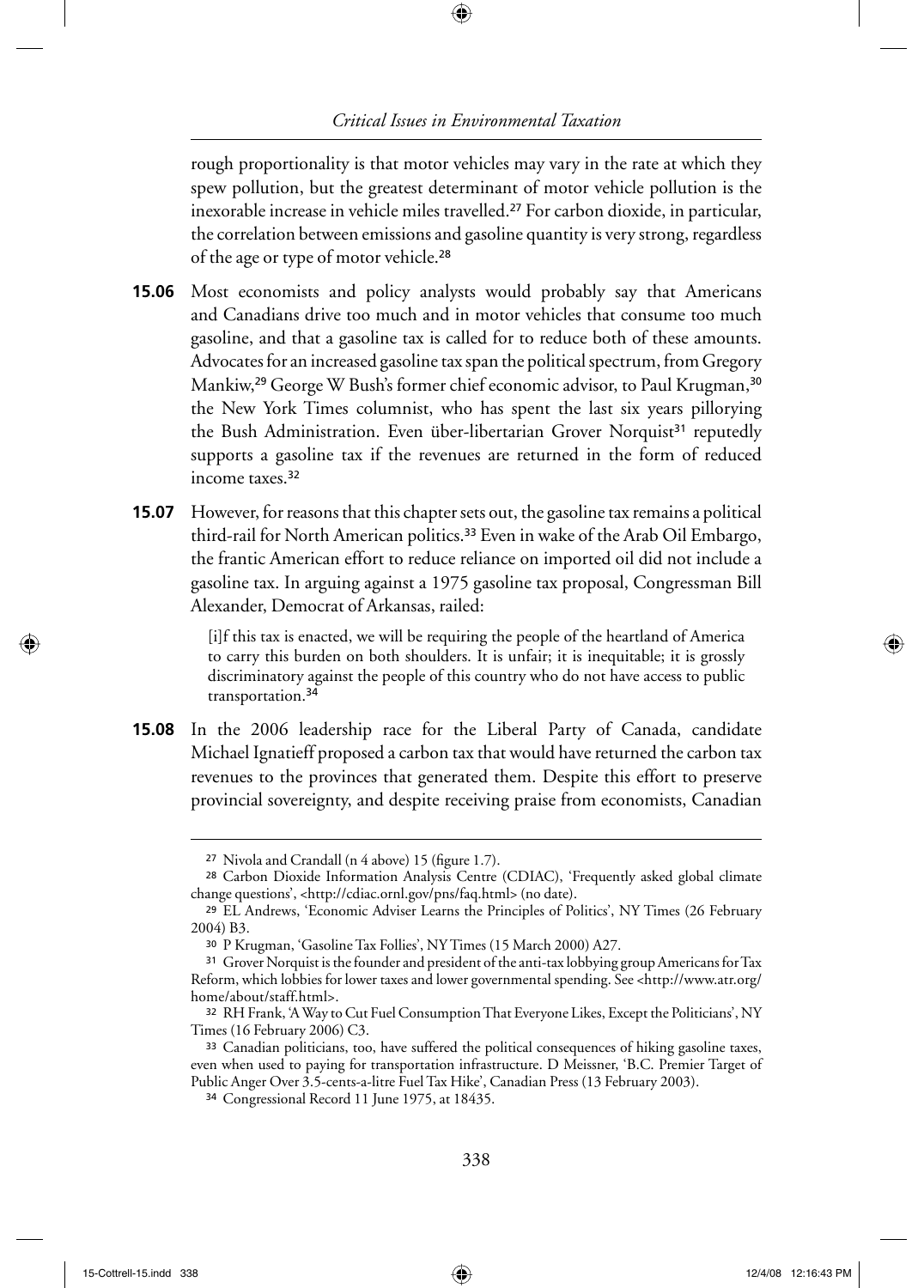⊕

columnist Jeffrey Simpson joked that Ignatieff's move was the political equivalent of affixing a 'Kick Me' sign on his back.<sup>35</sup> An astute political adviser might have told Ignatieff to follow one of Canada's other party leaders, Jack Layton, head of the leftist NDP party. Layton, on record as being a strong supporter of the Kyoto Protocol, has been sharply critical of the other Canadian parties' attempts to reduce greenhouse gas emissions.<sup>36</sup> However, when gasoline prices spiked in the aftermath of Hurricane Katrina in 2005, Layton called for gasoline price regulation, arguing that high gasoline prices are 'affecting people in their daily lives… [and] affecting small businesses', and that it 'isn't fair to Canadians who have to budget around gas prices or cannot rely on adequate public transit systems'.37 Whereas most economists were arguing that taxes were needed to nudge gasoline prices *higher*, here was a leading Canadian politician arguing for *lower* gasoline prices.

Why, in the face of so much support from economists and so much policy analysis showing the superiority of taxing instruments, is the gasoline tax such a piñata for politicians? **15.09**

# **C. Tax Psychology**

The yawning divide between economists and almost everyone else on the subject of taxes is fairly compelling evidence that economics precepts alone do not determine how people generally view the desirability of taxation. Cognitive psychology, including the so-called behavioral economics field, has dramatically changed how social scientists view and model human decision-making. Beginning with Herbert Simon's pioneering work on bounded rationality,38 cognitive psychologists have discovered a myriad of systemic and consistent deviations from rational economic behaviour. Several areas of study in cognitive psychology bear on the problem of how people view proposals to increase gasoline taxes, **15.10**

↔

<sup>35</sup>J Simpson, 'For real green ideas, Mr. Dion, talk to Iggy**'***,* The Globe and Mail (17 January 2007) A19.

<sup>36</sup>Layton has criticized the current Administration of Prime Minister Stephen Harper for its refusal to act on climate change, boasting that his party 'forced' Harper's flawed "Clean Air Act" into an all committee for a full re-write. The NDP has tabled 15 tough amendments, challenging Parliament to adopt a plan for immediate action to combat global warming and to meet Canada's Kyoto targets'. See, eg 'Jack Layton on Climate Change Accountability Act', New Democratic Party Press Releases, <http://www.ndp.ca/page/4892> (5 February 2007) accessed 28 January 2008. Also, when current Liberal Party leader Stephane Dion Layton was Environment Minister, Layton wrote an open letter to Dion criticizing the then-governing Liberal government for its weak plan to reduce greenhouse gas emissions. Printed in Ottawa Citizen, < http://www.ndp.ca/page/1307> (16 February 2005).

<sup>37</sup>M Adler, 'Layton Seeks Gas Price Probe', Inside Toronto.com, <http://www.insidetoronto.ca/ to/beaches/story/2996097p-3473080c.html> (26 August 2005) accessed 21 September 2007.

<sup>38</sup>HA Simon, 'A Behavioral Model of Rational Choice' (1955) 69 *QJ Economics* 99.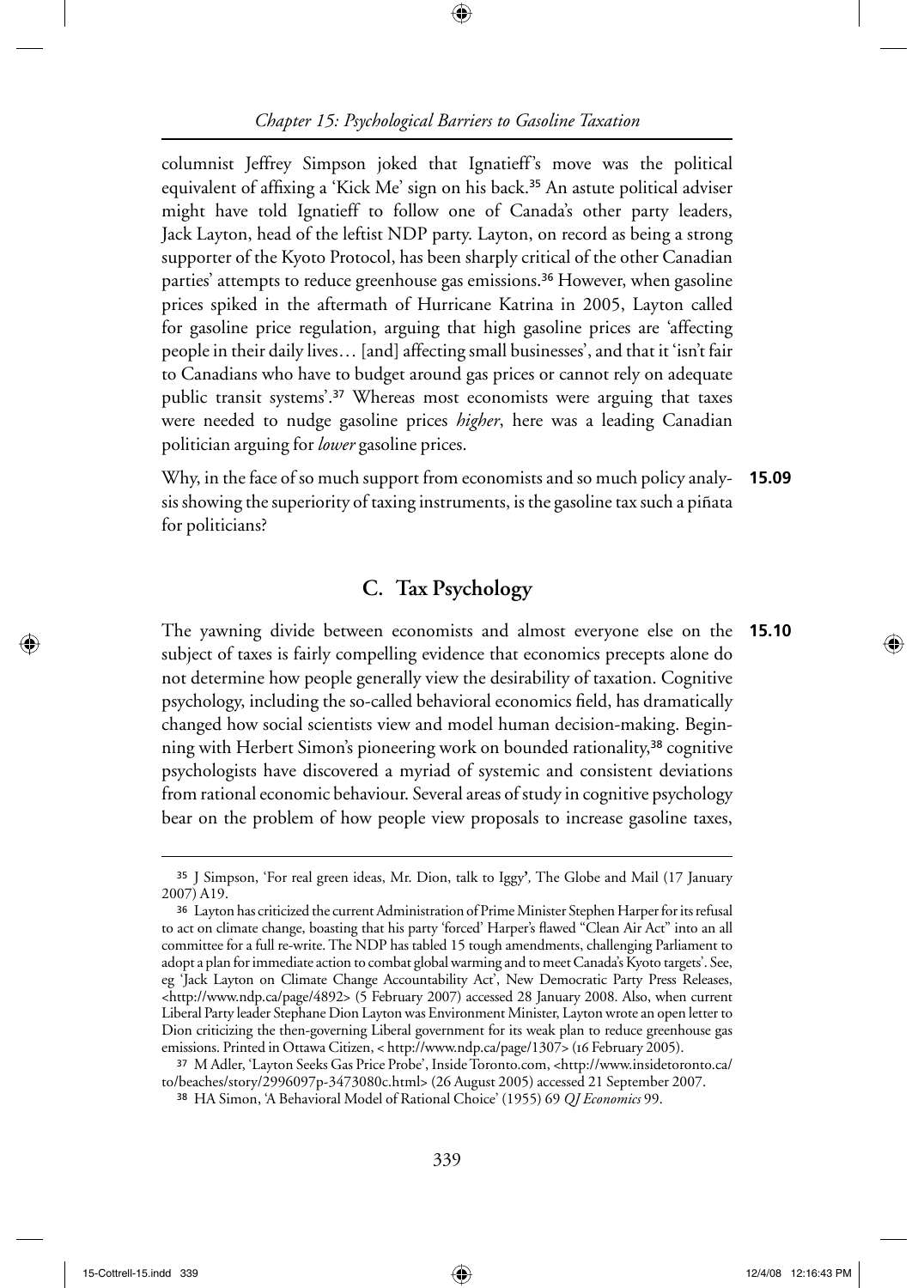⊕

but in essence, all of these areas attempt to explain how the individual process of *framing* problems biases decisions in ways that traditional economics cannot explain.

#### **Endowment effect**

- **15.11** Perhaps the best-known of the framing effects is the endowment effect, which refers to the reluctance to part with objects within their possession, relative to their willingness to obtain the same objects not in their possession.<sup>39</sup> Whereas traditional neoclassical economics would assume that a particular object has a certain objective value to an individual, the endowment effect suggests that the valuation is different depending upon whether or not the individual has possession over the object. Experimental simulations have provided strong evidence of the existence of this effect for a wide variety of goods.40 Even after controlling for income effects, willingness to accept values is significantly higher than willingness to pay values for the same object.<sup>41</sup> The disparity has been observed, however, to diminish and even disappear after repeated trials,<sup>42</sup> suggesting that education can counter the endowment effect.<sup>43</sup>
- **15.12** Given the importance and prevalence of motor vehicle use for most people, the idea of paying more for gasoline presents itself very clearly as a certain loss. In fact, the periodic routine of filling up at the gas station is so familiar that virtually everyone knows how much they spend at the pump and how often they spend it. When a gasoline tax is proposed or discussed, it is a manageable calculation for even the most innumerate driver to figure out the rough magnitude of their increased gasoline bill. And given the commonness with which drivers fill up with gas, this is a calculation that virtually everyone makes.
- **15.13** Compare the loss that drivers acutely feel with the stated benefits of higher gasoline taxes. The proposition that curtailing driving by making it more expensive will yield environmental benefits is subject to a number of pitfalls. First, there is the uncertainty that raising gasoline prices through taxation will actually curtail driving.

 $\langle \spadesuit \rangle$ 

<sup>39</sup>A Tversky and D Kahneman, 'The Framing of Decisions and the Psychology of Choice' [1981] Science 453; and EJ McCaffrey and J Baron, 'Thinking About Tax' (2006) 12 *Psychology, Public Policy & Law* 106, 108.

<sup>40</sup> For a review of the many various experiments in this area, see JK Horowitz and KE McConnell, 'A Review of WTA / WTP Studies' (2002) 44 *J of Environmental Economics and Management* 426.

<sup>41</sup>D Kahneman and A Tversky, 'Choices, Values, and Frames' (1984) 39 *American Psychologist* 341, 347.

<sup>42</sup> JA List, 'Neoclassical Theory Versus Prospect Theory: Evidence from the Marketplace' (2004) 72 *Econometrica* 615, 616; and Ian Bateman *et al*, 'A Test of the Theory of Reference-Dependent Preferences' (1997) 112 *QJ of Economics* 479, 491-2, 503.

<sup>&</sup>lt;sup>43</sup> C Plott and K Zeiler, 'The Willingness to Pay / Willingness to Accept Gap, the Endowment Effect, and Experimental Procedures for Eliciting Valuations' (2005) 95 *American Economic Review* 530.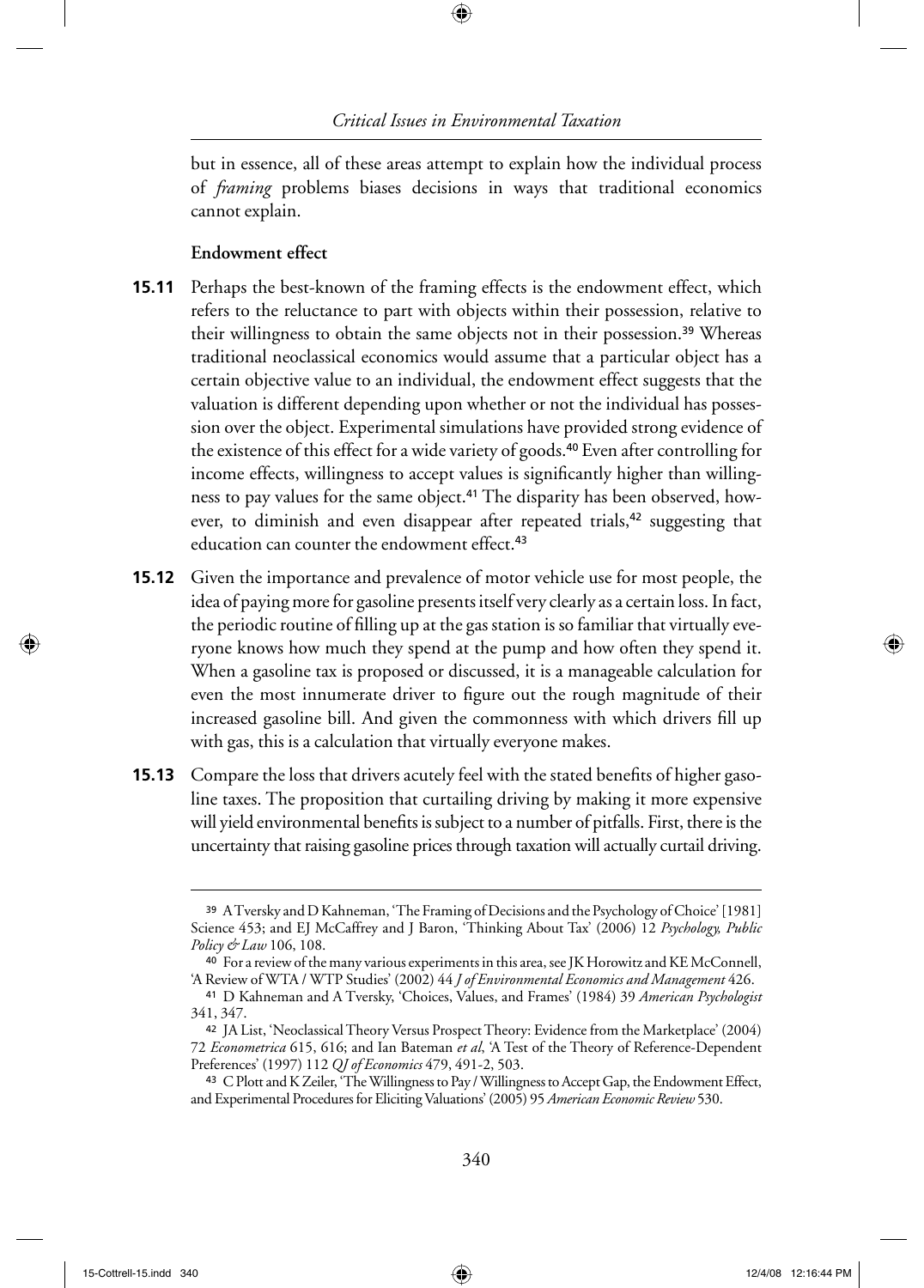Transportation studies seem to have demonstrated that people have the perception that 'push' measures that impose costs upon undesirable behaviour are less effective than 'pull' measures that encourage desirable behaviour.<sup>44</sup> Of course, the opposite is demonstrably true—taxing undesirable behaviour is generally more effective than subsidizing desirable behaviour.<sup>45</sup> Secondly, there is the uncertainty that the environmental benefits will materialize. Doubts that the environmental benefits would actually flow from a personal sacrifice<sup>46</sup> tips the scales against the benefit side, and accounts for some of the hostility towards gasoline taxes.

A hypothesized gasoline tax increase essentially proposes a trade-off to survey **15.14** respondents: pay more for gasoline, and get back some environmental or energy security benefits. Even if these were comparable commodities (of equal certainty), the endowment effect would tilt people against making such a trade. For small trades such as coffee mugs for chocolate bars, the endowment effect is a strong one; for large trades involving the gasoline bill, the effect is likely to be greater. The gasoline tax, by proposing an exchange to nudge drivers off the status quo, and in a fairly intrusive way, is a victim of the endowment effect.

#### **The do-no-harm effect**

Experimental simulations have shown an interesting propensity of humans to **15.15** favour inaction over action when it comes to harm. People would rather allow harm to take place through omission than take an affirmative action that causes harm. For example, one study told respondents that a flu epidemic would kill 10 children out of 10,000, and that a vaccine could prevent the flu, but that

<sup>46</sup>J Rachlinski, 'The Psychology of Global Climate Change' [2000] *U of Illinois L Rev* 299, 318.

AQ: Please check ok?

⊕

<sup>44</sup>L Steg, L Driejerink, and W Abrahamse, 'Why are energy policies acceptable and effective?' (2006) 38 *Environment and Behavior* 92; see, eg W Holzer, 'Which role does the objective play? Empirical findings from Germany' in J Schade and B Schlag (eds), *Acceptability of Transport Pricing Strategies* (Elsevier, 2003) 219–33 (hereinafter, 'Acceptability of Transport Pricing'); L Eriksson, J Garvill, and A Nordlund, 'Acceptability of Travel Demand Measures: The Importance of Problem Awareness, Personal Norm, freedom, and fairness' (2006) *26 J of Environmental Psychology* 15; Rienstra *et al* (n 17 above); L Steg and C Vlek, 'The Role of Problem Awareness in Willingnessto-Change Car Use and in Evaluating Relevant Policy Measures' in JA Rothengatter and E Carbonell Vaya (eds), *Traffi c and Transport Psychology: Theory and Application* (Pergamon, 1997) 465; J Schade, 'European Research Results on Transport Pricing Acceptability' in J Schade and B Schlag (eds), *Acceptability of Transport Pricing Strategies* (Elsevier Science, 2003) 109; L Steg, 'Factors Infl uencing the Acceptability and Effectiveness of Transport Pricing' in J Schade and B Schlag (eds), *Acceptability of Transport Pricing Strategies* (Elsevier Science, 2003) 187; and SG Stradling, ML Meadows, and S Beatty, *Factors Affecting Car Use Choices* (Napier University, 1999).

<sup>&</sup>lt;sup>45</sup> JA Gomez-Ibanez and KA Small, 'NCHRP Synthesis 210: Road Pricing and Congestion Management: A Survey of International Practice' (Transport Research Board, National Research Council, 1994); and see E Verhoef, C Koopmans, M Bliemer, P Boxy, L Steg, and B Van Wee, Vormgeving en effecten van prijsbeleid op de weg: Effectiviteit, efficiëntie e<mark>n acceptatie vanuit een multi-</mark> disciplinair perspectief (Design and effects of road pricing: Effectiveness, efficiency and acceptability from a multidisciplinary perspective) (Vrije Universiteit/Strichting Economisch Onderzoek, Technische Universiteit Delft, Rijksuniversiteit Groningen, 2004).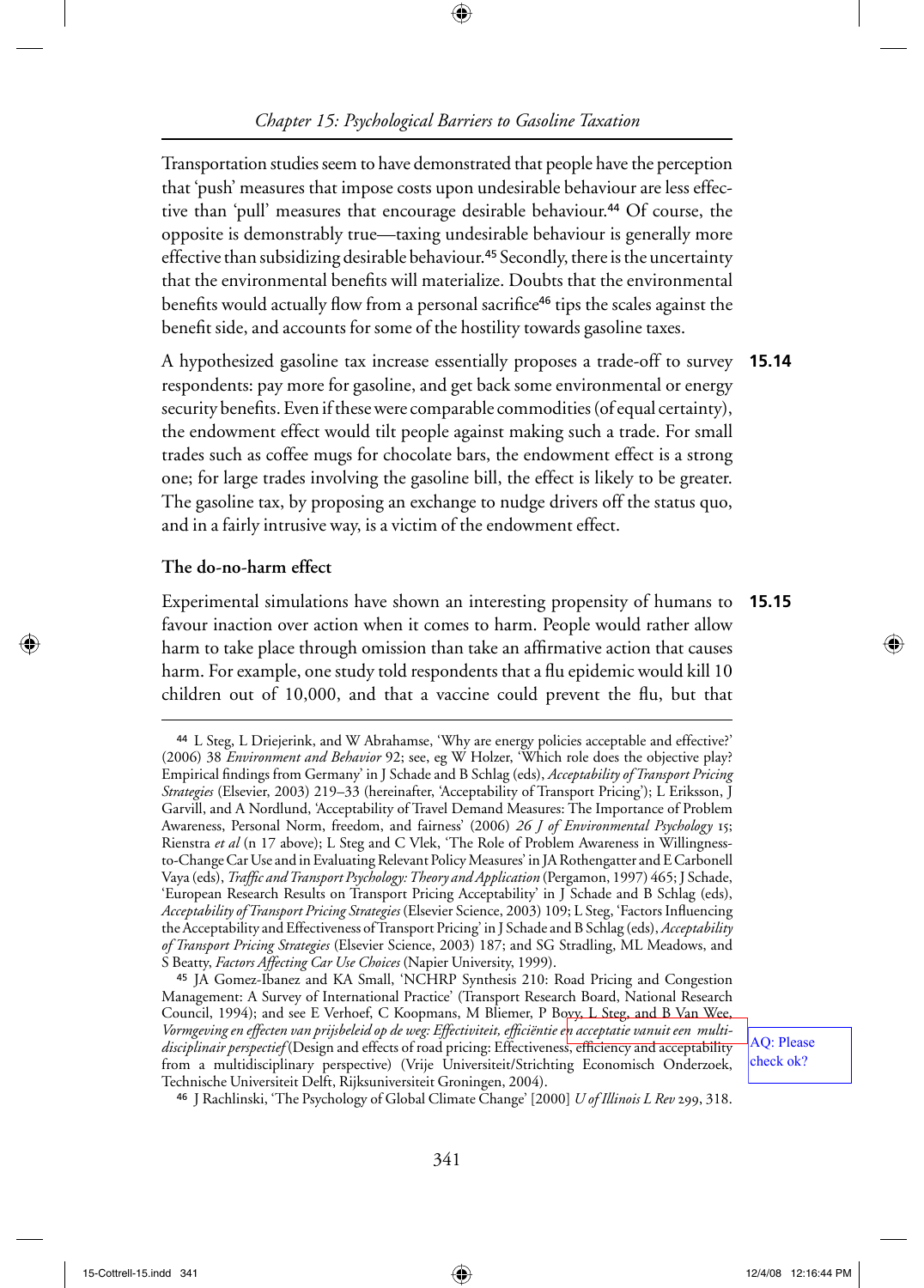⊕

vaccine could kill some children. When asked what was the maximum tolerable death rate for the vaccine, respondents typically stated a number lower than 9, which would represent a barely-better-than-even trade-off.<sup>47</sup> The reason that respondents required the vaccine to be safer than the flu itself is what Baron has called the 'o no harm' principle: an aversion to causing harm, to the point that people would prefer a greater harm to occur by omission.<sup>48</sup> Significantly, this principle has been extended to groups, so that causing harm to certain identifiable groups is as uncomfortable for people as it is to cause harm to individuals.<sup>49</sup>

- **15.16** The gasoline tax suffers from this heuristic as well. A gasoline tax can be readily seen as affirmatively causing harm to certain groups, such as low-income individuals who rely on their cars for transportation. The other side of the ledger—the harm that would be avoided by improving environmental quality—is clearly an outcome that falls under the category of 'harm by omission', to which individuals assign less weight. And the do-no-harm effect on gasoline taxes is particularly powerful because these frames—the harm to certain groups, and the benefit to others—are so deeply embedded in the popular discourse about gasoline taxes and environmental benefit.
- The do-no-harm effect may explain a persistent perception that gasoline taxes are regressive. In reality, they are considerably less regressive than many roadfinancing alternatives, such as sales taxes.<sup>50</sup> It is true that gasoline taxes consume a larger proportion of a poor driver's paycheck than that of a rich driver. But many, many poor people do not drive at all, creating the super-regressive effect of forcing ultra-poor transit users to subsidize (through already regressive sales taxes) a road infrastructure that they never use.<sup>51</sup> **15.17**
- **15.18** It is thus a myth that gasoline taxes are regressive, at least in comparison to the most common alternatives. The do-no-harm effect enforces this myth. Because the do-no-harm effect causes people to blanche at the prospect of harming some persons, the benefits of gasoline taxes are overlooked. The do-no-harm effect is causing people to subconsciously substitute bias for fact.

↔

◈

<sup>47</sup>I Ritov and J Baron, 'Reluctance to Vaccinate: Omission Bias and Ambiguity' (1990) 3 *J Behavioral Decision Making* 263, 275–7.

<sup>48</sup>Ibid*.*

<sup>49</sup> J Baron, 'Heuristics and Biases in Equity Judgments: a Utilitarian Approach' in BA Mellers

and J Baron (eds), *Psychological Perspectives on Justice: Theory and Applications* (1993) 135–6.

<sup>50</sup>Wachs (n 26 above) 7–8.

<sup>51</sup>Ibid*.*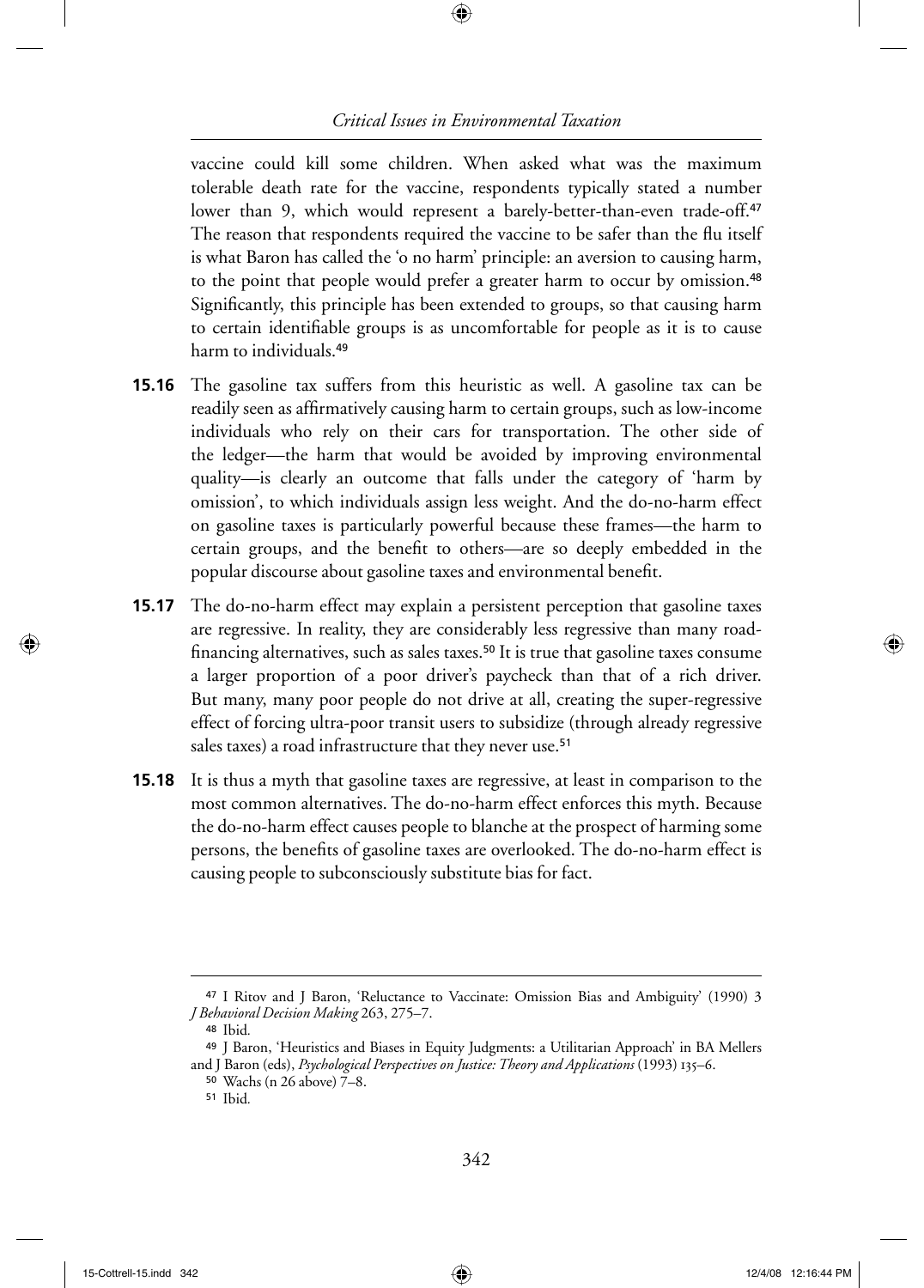⊕

#### The identifiability bias

Psychological researchers have found that people tend to have stronger emotions **15.19** about people whom they can better identify than for people they cannot.<sup>52</sup> Thus, we are more inclined to help or favour people who can be readily seen or heard than we are for more abstract, statistical victims. As psychological researchers have pointed out,<sup>53</sup> while 'Baby Jessica' McClure was trapped in a well for several days, sympathetic media-watchers sent her family over \$700,000 to assist with rescue efforts—enough money to save hundreds of children's lives if spent on preventative health care;<sup>54</sup> also, the North American Free Trade Agreement was met with fierce resistance (and continues to be the subject of criticism) because opponents could point to individuals in specific industries that were likely to lose their jobs, while proponents could only argue that the additional economic prosperity would create *some* unidentifi able jobs, *somewhere*. 55

This identifiability 'bias' works systemically against the cause of greater environmental protection, because the trade-offs involved with questions of environmental protection usually involve the economic benefits of identifiable individuals—those who may lose jobs because of an environmental measure and the environmental benefits of the general populace, who are considerably less specific and less identifiable.<sup>56</sup> Consider, for example, the numerous people that are believed to die from air pollution every year;<sup>57</sup> how much weight are they **15.20**

⊕

<sup>52</sup> DA Small and G Loewenstein describe and study the phenomenon in more specificity in their article 'The Devil You Know: The Effects of Identifi ability on Punishment' (2005) 18 *J Behavioral Decision Making* 311; and R Nisbett and L Ross, *Human Inference: Strategies and Shortcomings of Social Judgment* (1980) 43–62.

<sup>53</sup>K Jenni and G Loewenstein, 'Explaining the "Identifi able Victim Effect"' (1997) 14 *J Risk & Uncertainty* 235, 237.

<sup>54</sup> Ibid, 236.

<sup>55</sup>W Goodman, 'Critics Notebook; TV, by Its Very Nature, Can Stack the Deck', NY Times (13 September 1993) C20.

<sup>56</sup>Shi-Ling Hsu, 'The Identifi ability Bias in Environmental Law' (2008) 35 *Florida Sttate UL Rev* 433.

<sup>&</sup>lt;sup>57</sup> Air pollution from coal-fired power plants alone is estimated to cause 30,000 premature deaths in the United States every year, as estimated by a consulting firm, Abt Associates, which contracted in 2000 with the EPA and a number of environmental organisations to study the effects of coal-fired power plants. Abt Associates, The Particulate-Related Health Benefits of Reducing Power Plant Emissions, Exhibit 6-3, Estimated PM-Related Health and Welfare Benefits Associated with Air Quality Changes Resulting from the REMSAD-Based 'All Power Plant' Scenario 6-4 (2000). This figure has been cited on numerous occasions, and over time, seems to have withstood the barrage of electricity industry attacks on Abt Associates and the study. See, eg 150 Congressional Record S1515 (24 February 2004) (statement of Rep. Jeffords), available at <http://frwebgate. access.gpo.gov/cgi-bin/getpage.cgi?dbname=2004\_record&page=S1515&position=all>; American Lung Association, 'State of the Air: 2004, Protecting the Nation from Air Pollution', <http://lungaction.org/reports/sota04\_protecting2.html>; FY 2006 Budget of the US Environmental Protection Agency, Before the S. Appropriations Subcommittee on Interior & Related Agencies, 109th Cong (2005) (statement of SW Becker, Executive Director, State & Territorial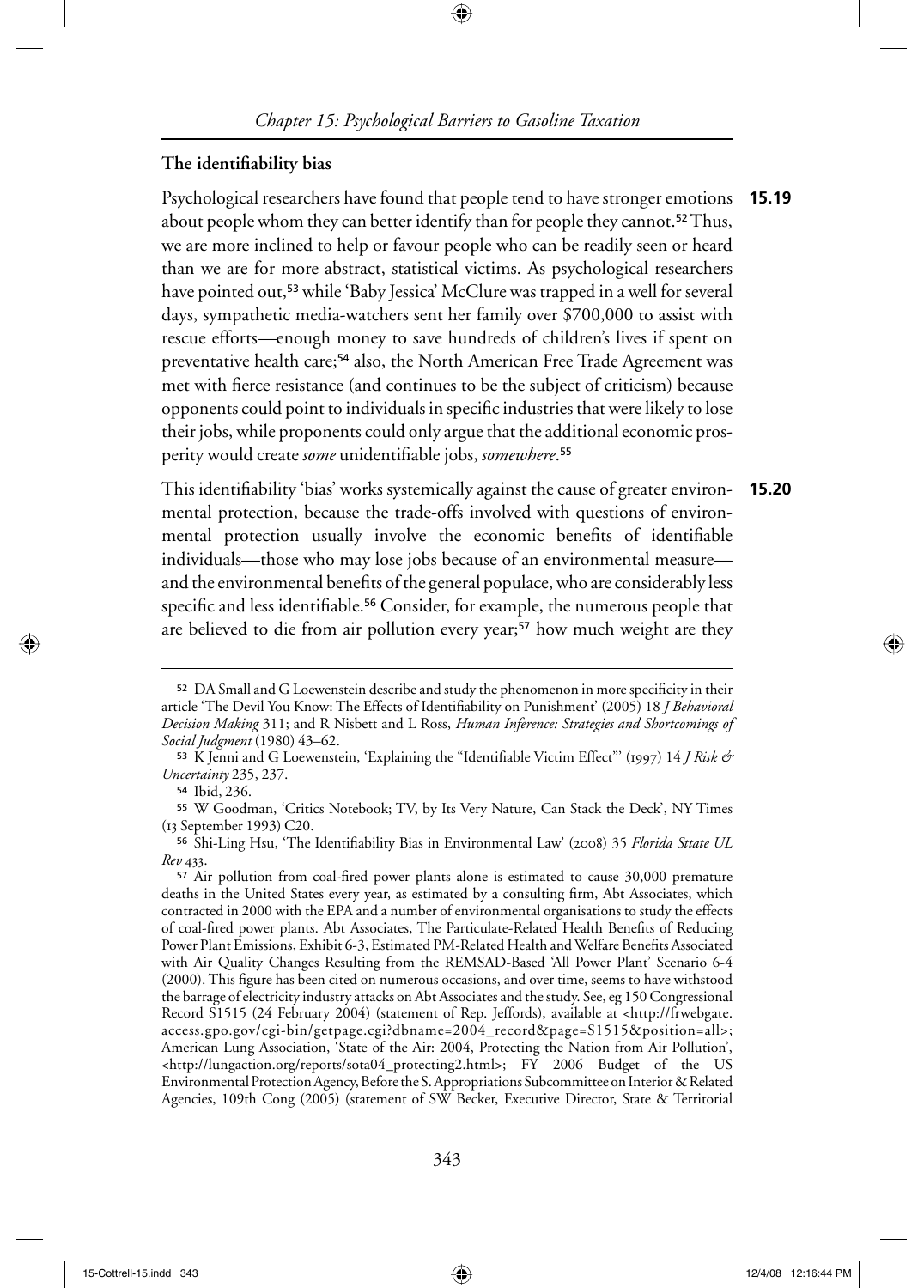⊕

accorded when considering measures to reduce pollution from coal-fired power plants? The persistent existence of coal-fired power plants and the persistent levels of air pollution from such plants<sup>58</sup> suggest an answer. If the identity of 30,000 Americans prematurely dying from air pollution could somehow be known, the policy alternatives for energy provision would be dramatically different.

Following on the discussion of the do-no-harm principle, the stakeholder groups **15.21** negatively impacted by gasoline taxes are very clearly more identifiable than those that benefit from environmental protection. Again, survey respondents can easily, immediately, and vividly imagine people whom could be hurt by a gasoline tax increase, including themselves! And by contrast, those that might benefit from the avoided environmental harm are less readily identifiable, and confined to a lesser status in the decision-making process. For gasoline taxes, then, the identifiability bias works to over-represent those economically injured, and under-represent those environmentally injured.

#### **Metric effect**

↔

- **15.22** The metric effect is the propensity for respondents to perceive quantities expressed in percentage terms differently from those expressed in absolute dollar amounts.<sup>59</sup> In experimental simulations, subjects seemed to lose sight of the meaning of percentage figures, confusing percentage figures for absolute amounts. In a survey of attitudes towards income tax progressivity, for example, respondents were generally favourably inclined towards the idea of progressivity, but when asked to provide their numerical conceptions of what they considered an appropriate level of progressivity, respondents displayed strong and consistent internal (withinsubject) inconsistencies. Respondents seemed to favour more steeply progressive tax rates when asked to provide them in percentage terms rather than absolute dollar terms.60 In other words, respondents confuse percentages with absolute amounts, with the result that small percentages of large amounts seem smaller than they should.
- The metric effect has indirectly damaged the popularity of gasoline taxes because **15.23** of the way it is juxtaposed with alternatives. Gasoline taxes are always expressed

Air Pollution Program Administrators), available at <http://www.4cleanair.org/SenateTestimony 0405.pdf>; and Current Environmental Issues Affecting the Readiness of the Department of Defense: Hearing Before the H. Comm. on Energy & Commerce, 108th Cong (2004).

<sup>58</sup> S-L Hsu, 'Reducing Emissions from the Electricity Generating Sector: Can We Finally do it?' (2001) 14 *Tulane Evironmental LJ* 427.

<sup>59</sup>EJ McCaffery and J Baron, 'Thinking About Tax' (2006) 12 *Psychology, Public Policy, and Law* 106, 113–14.

<sup>60</sup>Ibid*.*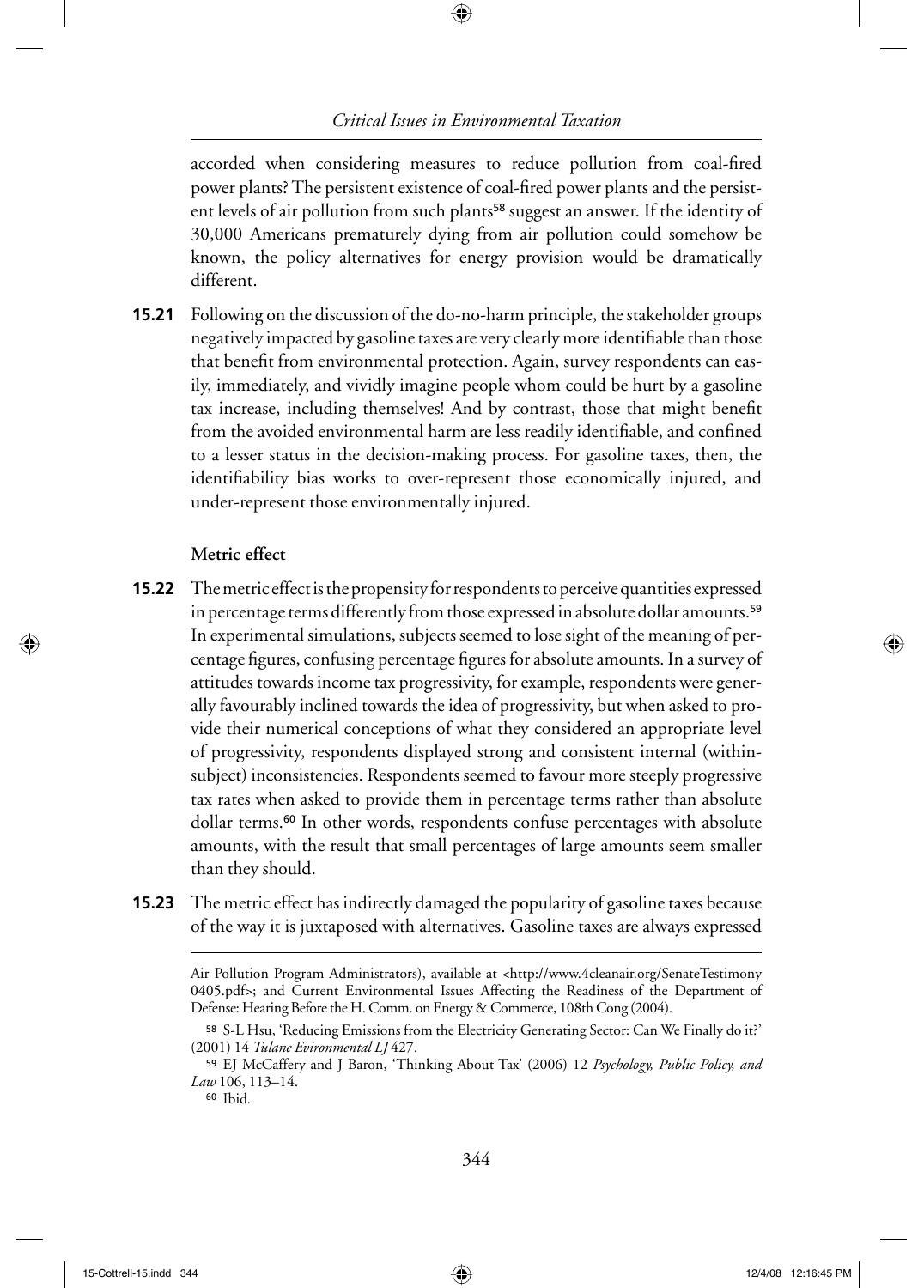⊕

in absolute terms, as a cents-per-litre or cents-per-gallon quantity in Canada or the United States. By contrast, most sales taxes—which are often presented as the transportation financing alternative to gas taxes<sup>61</sup>—are always presented in percentage terms, because so many different goods are covered by sales taxes. If compared with one another, gas taxes present themselves as a very clear cost that people are able to calculate, whereas sales tax increases present themselves as a seemingly small and benign increase.<sup>62</sup> The metric effect thus biases respondents toward the more apparently benign sales tax. Even when not faced with the explicit choice, such as on a ballot, the implicit, built-in metric bias tilts the entire general populace towards taxes that they can less easily calculate and understand.

#### **Isolation effect**

↔

The isolation effect, studied by McCaffery and Baron,63 is the propensity to focus **15.24** on one aspect of a decision environment, and to irrationally exclude other logically relevant information. This isolation effect can be further deconstructed into a number of other mental factors, including the explicitness of information and models,<sup>64</sup> perceived relevance,<sup>65</sup> and the existence of low-probability but extreme events.66 As with experiments with the endowment effect, education and repeat trials can ameliorate the isolation effect.<sup>67</sup>

For all of the reasons that have been enumerated above, the gasoline tax is a highly salient matter to the vast majority of Americans and Canadians. Filling up a motor vehicle with gasoline is one of the most familiar and common experiences in American and Canadian life. Any proposal that affects the price of this experience is thus something that people are to understand very well, and hence *focus upon*, even if there are other important elements of a proposal. Again, in a proposed trade-off between a negative (increased gasoline bills) and a positive (some environmental benefits), respondents will systemically focus upon and assign more weight to the more familiar outcome, the gasoline tax increase. **15.25**

<sup>61</sup> R Hannay and M Wachs, 'Factors Influencing Support for Local Transportation Sales Tax Measures' (2007) 34 *Transportation* 17, 18; and Wachs (n 26 above) 4–5.

<sup>62</sup>Hannay and Wachs (n 61 above) 19.

<sup>63</sup>McCaffery and Baron (n 39 above) 106–7.

<sup>64</sup>P Legrenzi, V Girotto, and PN Johnson-Laird, 'Focussing in Reasoning and Decision Making' (1993) 49 *Cognition* 37.

<sup>65</sup>D Sperber and D Wilson, *Relevance: Communication and cognition* (2nd edn, BlackWell, 1995).

<sup>66</sup>C Camerer, 'Prospect Theory in the Wild: Evidence from the Field' in D Kahneman and A Tversky (eds), *Choices, values, and frames* (Cambridge University Press, 2000) 288.

<sup>67</sup>L Idson, D Chugh, Y Bereby-Meyer, S Moran, B Grosskopf, and M Bazerman, 'Overcoming Focusing Failures in Competitive Environments' (2004) 17 *J of Behavioral Decision Making* 159.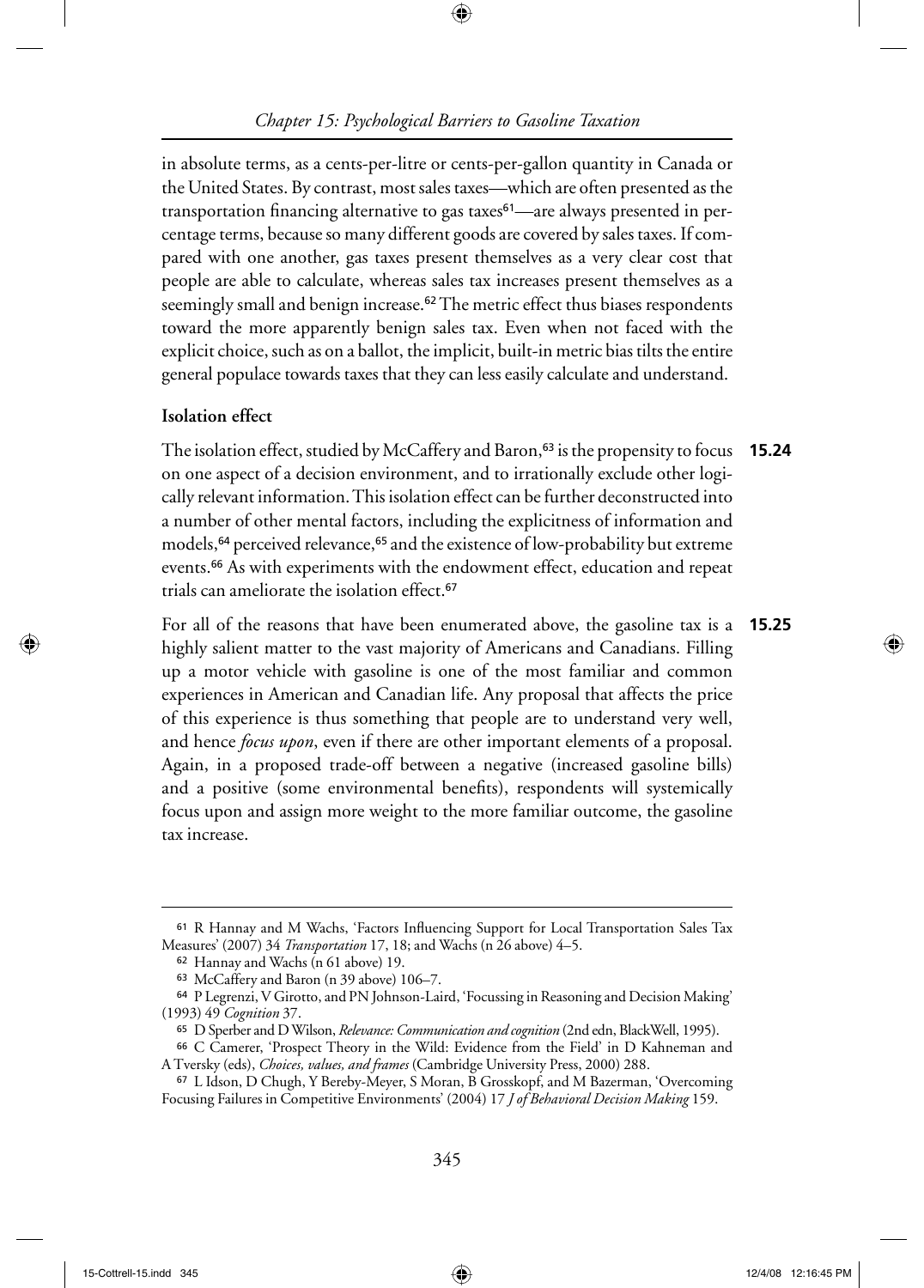⊕

- **15.26** The isolation effect perhaps plays its most important and subtle role in sustaining the popularity of the policy alternative to gasoline taxes: vehicle fleet fuel efficiency standards. Regulations governing manufacturers on their 'corporate average fuel efficiency', or CAFÉ standards, require manufacturers to sell a mixture of vehicles that meet, on average, a fuel efficiency standard. CAFÉ standards have been ineffective in reducing fuel use.<sup>68</sup> In addition to some regulatory loopholes which have allowed large, gas-guzzling sport-utility vehicles to be regulated under more lenient standards,<sup>69</sup> CAFÉ standards do not create as many incentives for reducing gasoline usage. While they promote, through market signals, the purchase of more fuel-efficient cars, they do nothing to curb driving itself, which accounts for an enormous fraction of the increase in gasoline consumption.<sup>70</sup> In fact, when CAFÉ standards make cars more efficient and suppress the demand for gasoline, this creates a 'rebound effect' that lowers gasoline prices and, ironically, stimulates gasoline usage.<sup>71</sup> While the rebound effect is not as large as the CAFÉ-induced suppression of fuel usage, it reduces any fuelefficiency gains achieved by CAFÉ.
- **15.27** CAFE is a suboptimal measure to reduce gasoline usage because the costs of reducing gasoline usage are hidden from the consumer in the price premiums that automakers must attach to gas-guzzling vehicles. Since automakers must *sell* a mixture of vehicles that meet an average standard, they must price their vehicles in such a way as to ensure the sale of a minimum number of fuel-efficient vehicles and maximum number of gas guzzlers. However, this cost is buried in the price of the vehicle and is opaque to the buyer. Contrast that with the price of gasoline as a measure to reduce gasoline usage, which is an obvious and transparent price signal to drivers. The isolation effect, in so far as it encourages people to focus on less obvious signals, tilts people towards favouring policies that impose *hidden costs*, rather than obvious ones.72 In 2007, debates on Capitol Hill over reducing gasoline usage culminated in an increase in CAFÉ standards, over carbon tax

↔

<sup>68</sup>Nivola and Crandall (n 4 above) 27–32.

<sup>69</sup>In the United States, CAFÉ standards required automakers to sell 'passenger' vehicles that averaged 27.5 miles per gallon, and 'light-duty trucks' that averaged 20.5 miles per gallon. 49 CFR § 553 (2004), available at <http://www.nhtsa.dot.gov/cars/rules/rulings/CAFE05-07/Index.html>. These standards were revised upward under the Energy Independence and Security Act of 2007, Publ. L. 110–140 (2007). Sport utility vehicles, which are much less fuel-efficient, are classified as 'light-duty trucks', throwing them into a pool of vehicles that are subject to a much less stringent standard. National Highway Transportation and Safety Administration, 'CAFÉ Overview—Frequently Asked Questions', <http://www.nhtsa.dot.gov/cars/rules/cafe/overview.htm>.

<sup>70</sup> Nivola and Crandall (n  $4$  above) 15 (figure 1.7).

<sup>71</sup> KA Small and K Van Dender, 'Fuel Efficiency and Motor Vehicle Travel: the Declining Rebound Effect' (2007) 28 *Energy Journal* 25; see also Nivola and Crandall (n 4 above) 22–42.

<sup>72</sup>McCaffery and Baron (n 39 above) 119–20.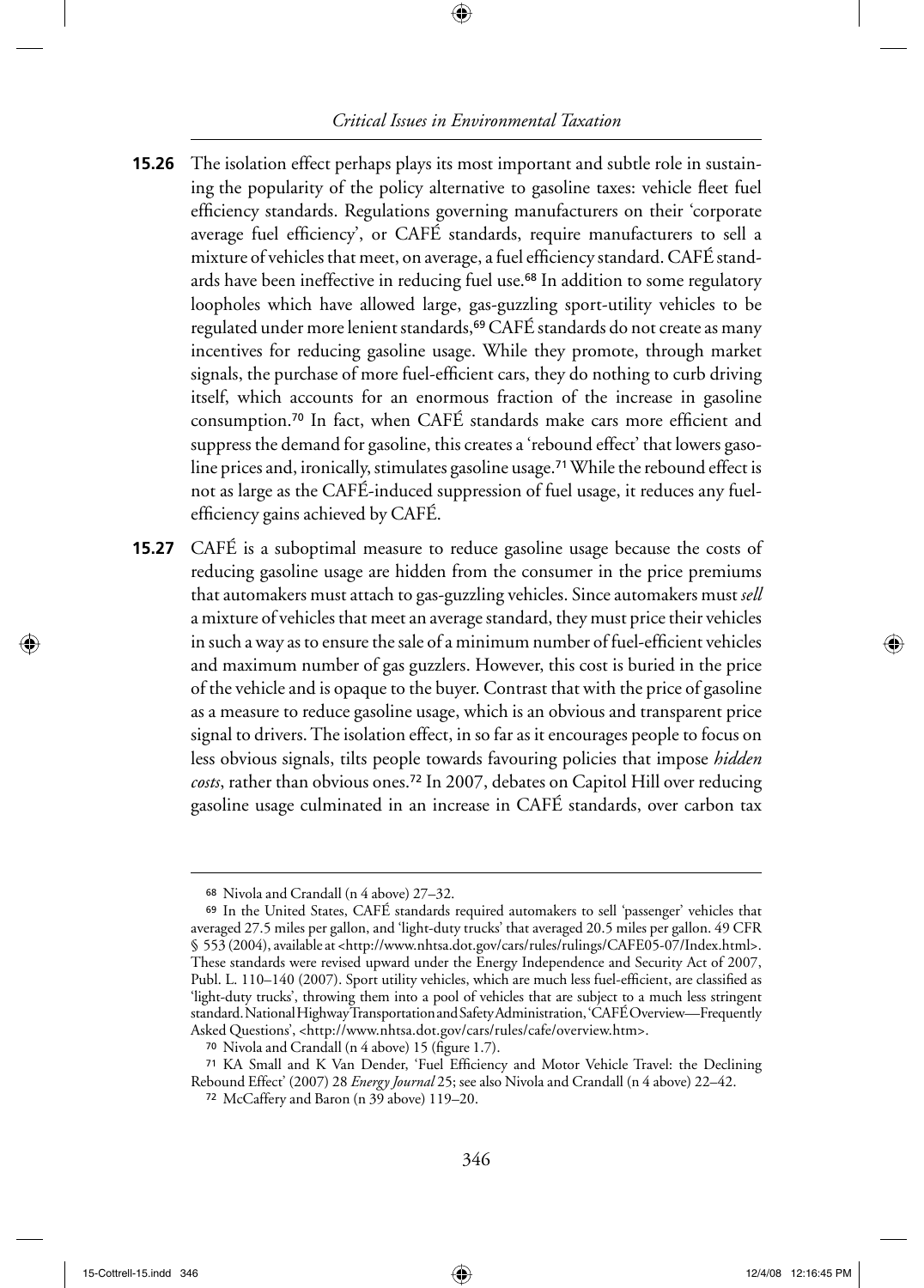⊕

proposals that would have included an increase in gasoline taxes.73 Rather than overtly comparing a hidden cost with an obvious one, the isolation effect works in this case to alter the very nature of political discourse around energy conservation.

# **D. Conclusion**

It would be an oversimplification to say that the gasoline tax, as a policy instrument, only suffers from optics. There are significant distribution issues that are implicated by an increase in gasoline prices brought on by an increase in gasoline taxes. However, these distributional issues are not necessarily the ones that people have in mind when they have viscerally negative reactions to gasoline tax increases. Ironically, the trade-offs involved with gasoline tax increases are *simpler* than people probably perceive them to be; for poor and working poor car-dependent drivers, relatively modest compensations, easily dispensed through a variety of mechanisms such as income tax relief, unemployment insurance, and simple rebate checks, would go a long way towards ameliorating the pain felt by the most vulnerable drivers who seem to cast the gasoline tax in an unfavorable light. For those who can afford higher gas prices, the non-compensable downsides to a gasoline tax begin to disappear relative to the potential, unappreciated benefits. **15.28**

The political economy of gasoline taxes is thus more complex than the disapproving public opinion numbers would indicate. If one takes as a given the need to implement more gasoline taxes to reduce pollution and greenhouse gas emissions, then greater attention needs to be paid to the context in which gasoline taxes are proposed. Given the psychological evidence that repeat trials create some learning that may counter biases such as the endowment and isolation effects, it would seem that greater educative efforts are needed to present the real trade-offs involved when considering gasoline taxes as a policy instrument. **15.29**

↔

<sup>&</sup>lt;sup>73</sup> It is true that the only constituency that favours gasoline taxes is the automaker industry, which would rather respond to consumer demands regarding fuel efficiency than governmental mandates. See, eg K Krolicki, 'Ford Says US Gas Tax an Option in Energy Debate', Reuters, < http://www. planetark.org/dailynewsstory.cfm?newsid=43562> (9 August 2007). Accordingly, Michigan Congressman John Dingell, long one of the primary obstructionsists when it comes to CAFÉ standards, has recently proposed a 'carbon tax' that would include a gasoline tax. Ibid*.* Congressman Dingell's standing as a defender of the American automobile industry no doubt hurt the perception of the otherwise meritorious carbon tax proposal.